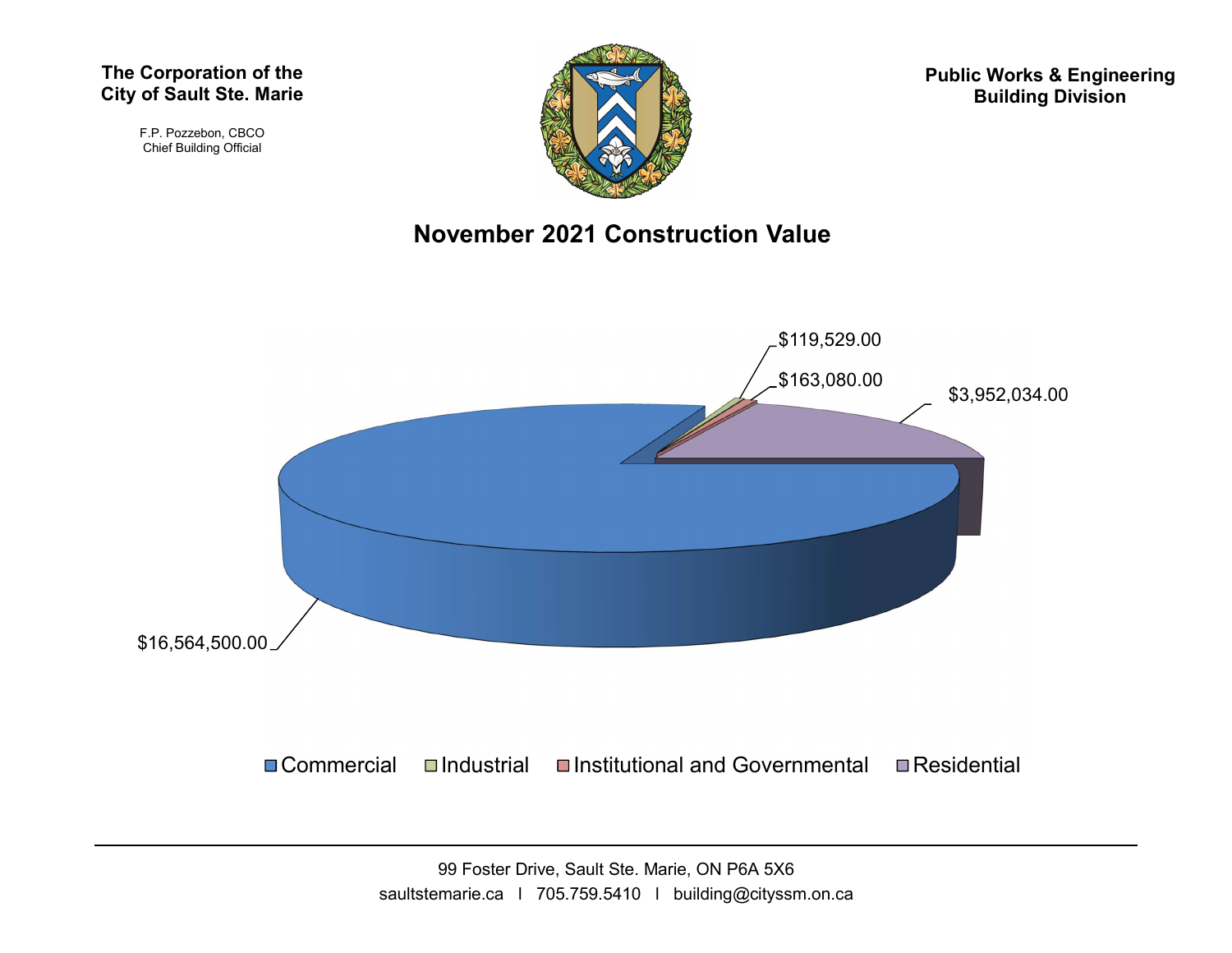

**Public Works and Engineering Services Building Division**

**Tel: (705) 759-5410 Fax: (705) 541-7165**

# **BUILDING PERMITS SUMMARY**

|                                                             |                                      |                          |                      |                                  | 2021/11/01 to 2021/11/30                         |                |                                  |                          |                      |
|-------------------------------------------------------------|--------------------------------------|--------------------------|----------------------|----------------------------------|--------------------------------------------------|----------------|----------------------------------|--------------------------|----------------------|
|                                                             |                                      | <b>New Construction</b>  |                      |                                  | <b>Alterations and Additions</b>                 |                | <b>Total</b>                     |                          |                      |
| <b>Building Type</b>                                        | <b>Num</b><br>of<br><b>Units</b>     | Num of<br><b>Permits</b> | <b>Value of Work</b> | <b>Num</b><br>of<br><b>Units</b> | Num of<br><b>Value of Work</b><br><b>Permits</b> |                | <b>Num</b><br>of<br><b>Units</b> | Num of<br><b>Permits</b> | <b>Value of Work</b> |
| <b>Commercial</b>                                           |                                      |                          |                      |                                  |                                                  |                |                                  |                          |                      |
| Office building                                             | $\pmb{0}$                            | $\pmb{0}$                | \$0.00               | $\mathbf 0$                      | 4                                                | \$594,200.00   | $\pmb{0}$                        | 4                        | \$594,200.00         |
| Office complex                                              | $\pmb{0}$                            | 0                        | \$0.00               | 0                                | 1                                                | \$762,600.00   | $\pmb{0}$                        | 1                        | \$762,600.00         |
| Retail and wholesale<br>outlets                             | $\mathbf 0$                          | $\mathbf 0$              | \$0.00               | 0                                | 1                                                | \$4,000.00     | $\mathbf 0$                      | $\mathbf 1$              | \$4,000.00           |
| Retail complex                                              | 0                                    | 1                        | \$15,000,000.00      | 0                                | 1                                                | \$200,000.00   | $\mathbf 0$                      | $\overline{2}$           | \$15,200,000.00      |
| Special building use                                        | $\pmb{0}$                            | 0                        | \$0.00               | 0                                | $\mathbf{1}$                                     | \$3,700.00     | $\pmb{0}$                        | 1                        | \$3,700.00           |
| Total:                                                      | $\pmb{0}$                            | 1                        | \$15,000,000.00      | 0                                | 8                                                | \$1,564,500.00 | $\pmb{0}$                        | $\boldsymbol{9}$         | \$16,564,500.00      |
| <b>Industrial</b>                                           |                                      |                          |                      |                                  |                                                  |                |                                  |                          |                      |
| Maintenance<br>building                                     | $\pmb{0}$                            | $\pmb{0}$                | \$0.00               | 0                                | $\mathbf{1}$                                     | \$11,970.00    | $\pmb{0}$                        | 1                        | \$11,970.00          |
| Transportation<br>terminal                                  | $\pmb{0}$                            | $\pmb{0}$                | \$0.00               | 0                                | $\mathbf{1}$                                     | \$7,559.00     | $\pmb{0}$                        | $\mathbf{1}$             | \$7,559.00           |
| Utility building                                            | $\pmb{0}$                            | $\pmb{0}$                | \$0.00               | 0                                | 1                                                | \$100,000.00   | $\pmb{0}$                        | 1                        | \$100,000.00         |
| Total:                                                      | $\pmb{0}$                            | $\mathbf 0$              | \$0.00               | 0                                | $\mathbf{3}$                                     | \$119,529.00   | $\pmb{0}$                        | $\mathbf{3}$             | \$119,529.00         |
| <b>Institutional and Governmental</b>                       |                                      |                          |                      |                                  |                                                  |                |                                  |                          |                      |
| Elementary school,<br>kindergarten                          | $\pmb{0}$                            | $\pmb{0}$                | \$0.00               | 0                                | $\mathbf 1$                                      | \$1,300.00     | $\pmb{0}$                        | $\mathbf{1}$             | \$1,300.00           |
| Government<br>legislative and<br>administration<br>building | $\mathbf 0$                          | $\mathbf 0$              | \$0.00               | 0                                | $\mathbf{1}$                                     | \$98,780.00    | $\pmb{0}$                        | $\mathbf{1}$             | \$98,780.00          |
| Religious building                                          | 0                                    | $\pmb{0}$                | \$0.00               | 0                                | 1                                                | \$28,000.00    | $\mathbf 0$                      | $\mathbf 1$              | \$28,000.00          |
| Secondary school,<br>high school, junior<br>high school     | $\mathbf 0$<br>$\mathbf 0$<br>\$0.00 |                          |                      | $\pmb{0}$                        | 1                                                | \$35,000.00    | $\mathbf 0$                      | $\mathbf{1}$             | \$35,000.00          |
| Total:                                                      | $\pmb{0}$                            | $\mathbf 0$              | \$0.00               | 0                                | 4                                                | \$163,080.00   | $\mathbf 0$                      | 4                        | \$163,080.00         |
|                                                             |                                      |                          |                      |                                  |                                                  |                |                                  |                          |                      |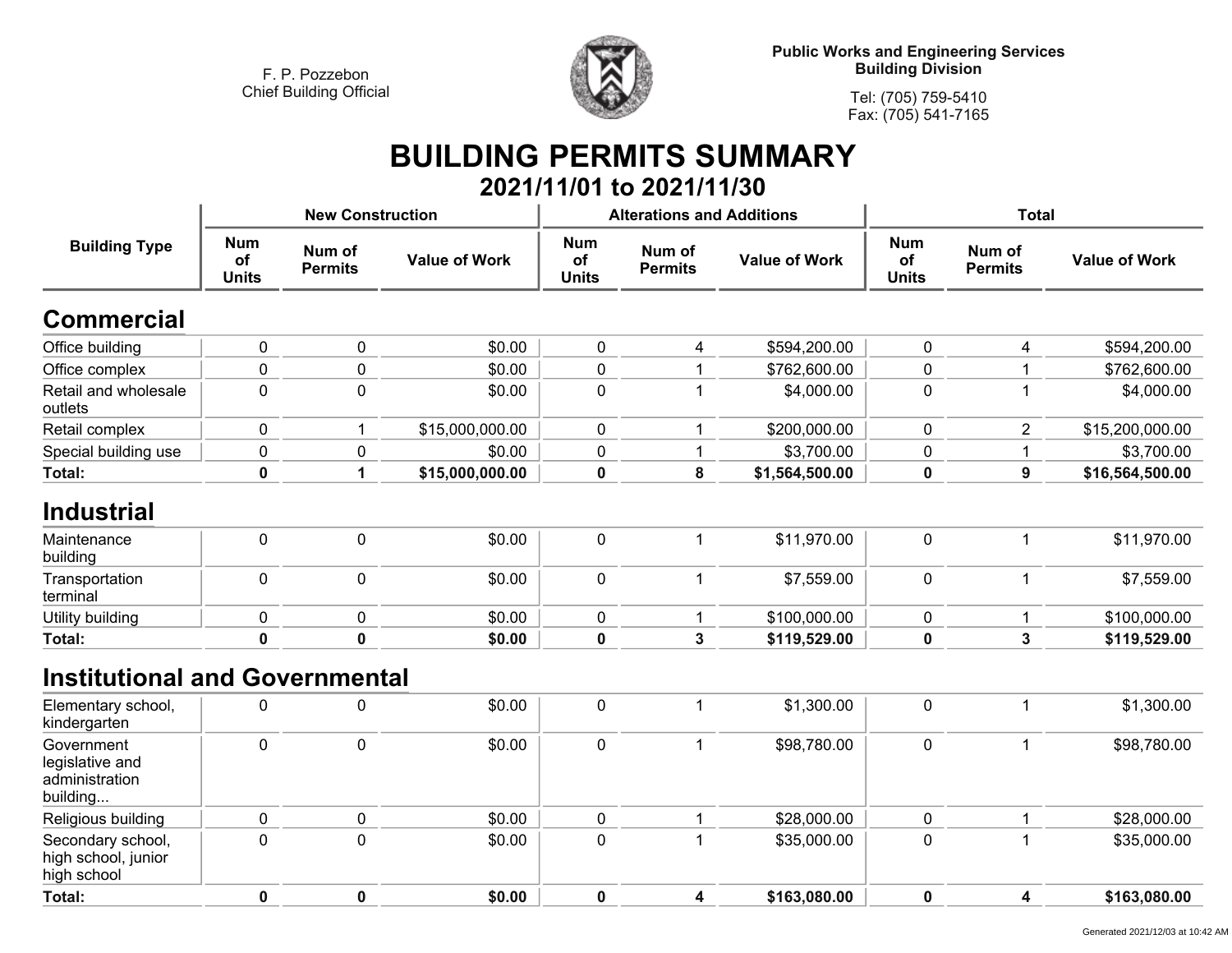### **Residential**

| <b>Grand Total:</b> |  | \$17,515,000.00 | 74 | \$3,284,143.00 | 82 | \$20,799,143.00 |
|---------------------|--|-----------------|----|----------------|----|-----------------|
| Total:              |  | \$2,515,000.00  | 59 | \$1,437,034.00 | 66 | \$3,952,034.00  |
| Single House        |  | \$2,515,000.00  | 54 | \$943,534.00   |    | \$3,458,534.00  |
| Apartment           |  | \$0.00          |    | \$493,500.00   |    | \$493,500.00    |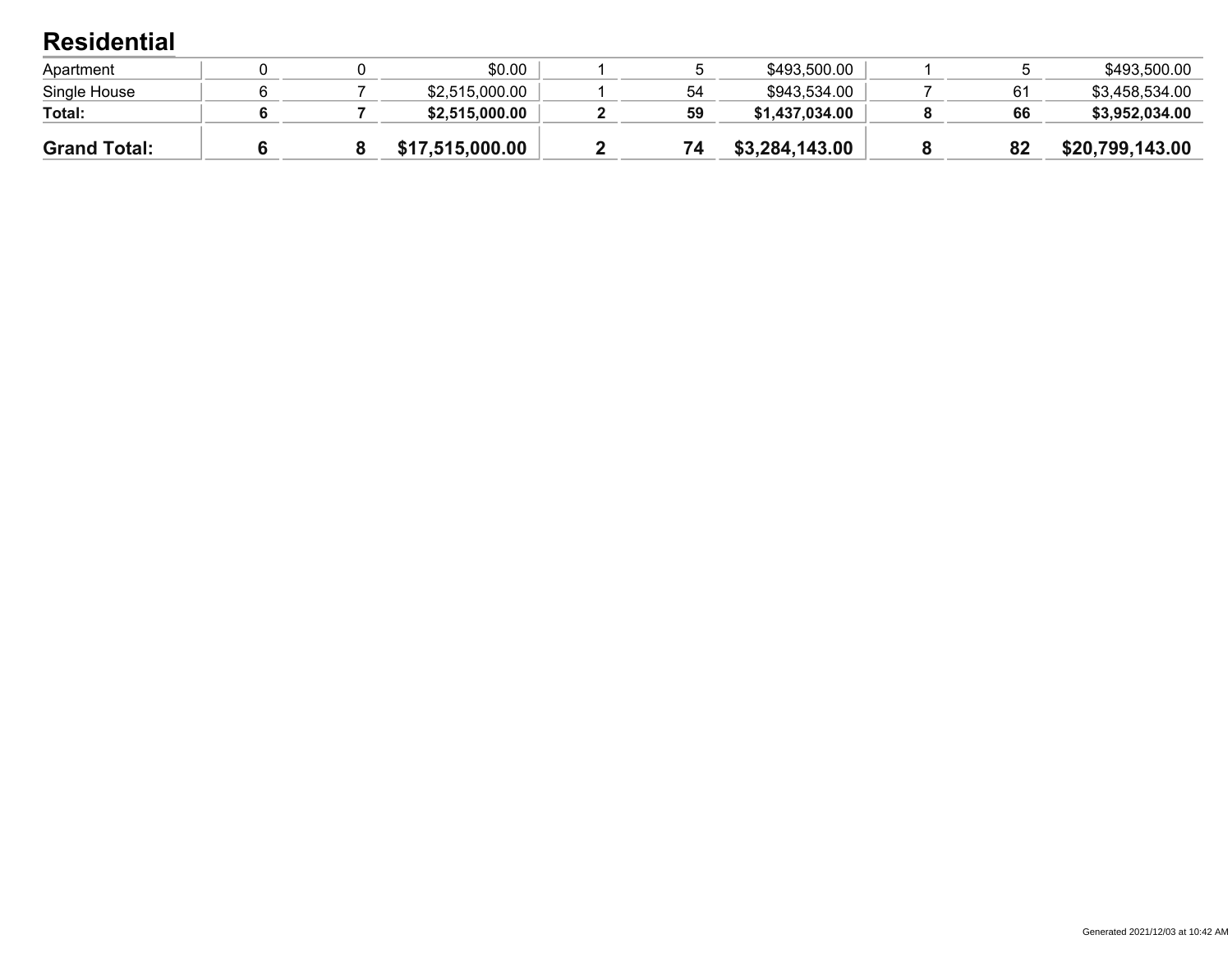

**Public Works and Engineering Services Building Division**

**Tel: (705) 759-5410Fax: (705) 541-7165**

# **DEMOLITION PERMITS SUMMARY 2021/11/01 to 2021/11/30**

| <b>Building</b><br><b>Type</b> |                        | <b>New Construction</b>  |                         |                        | <b>Alterations and Additions</b> |                      | <b>Total</b>           |                          |                      |
|--------------------------------|------------------------|--------------------------|-------------------------|------------------------|----------------------------------|----------------------|------------------------|--------------------------|----------------------|
|                                | Num of<br><b>Units</b> | Num of<br><b>Permits</b> | Value of<br><b>Work</b> | Num of<br><b>Units</b> | Num of<br><b>Permits</b>         | <b>Value of Work</b> | Num of<br><b>Units</b> | Num of<br><b>Permits</b> | <b>Value of Work</b> |
| <b>Commercial</b>              |                        |                          |                         |                        |                                  |                      |                        |                          |                      |
| Motel, cabin                   | 0                      | 0                        | \$0.00                  | 0                      |                                  | \$30,000.00          | $\mathbf 0$            |                          | \$30,000.00          |
| Total:                         | 0                      | 0                        | \$0.00                  | 0                      |                                  | \$30,000.00          | 0                      |                          | \$30,000.00          |
| <b>Residential</b>             |                        |                          |                         |                        |                                  |                      |                        |                          |                      |
| Apartment                      | 0                      | 0                        | \$0.00                  | 0                      |                                  | \$64,850.00          | 0                      |                          | \$64,850.00          |
| Single House                   | 0                      | 0                        | \$0.00                  | 0                      | 5                                | \$86,960.00          | $\mathbf 0$            | 5                        | \$86,960.00          |
| Total:                         | 0                      | 0                        | \$0.00                  | 0                      | 6                                | \$151,810.00         | $\mathbf 0$            | 6                        | \$151,810.00         |
| Grand<br>Total:                | $\bf{0}$               | 0                        | \$0.00                  | $\boldsymbol{0}$       | 7                                | \$181,810.00         | $\boldsymbol{0}$       |                          | \$181,810.00         |